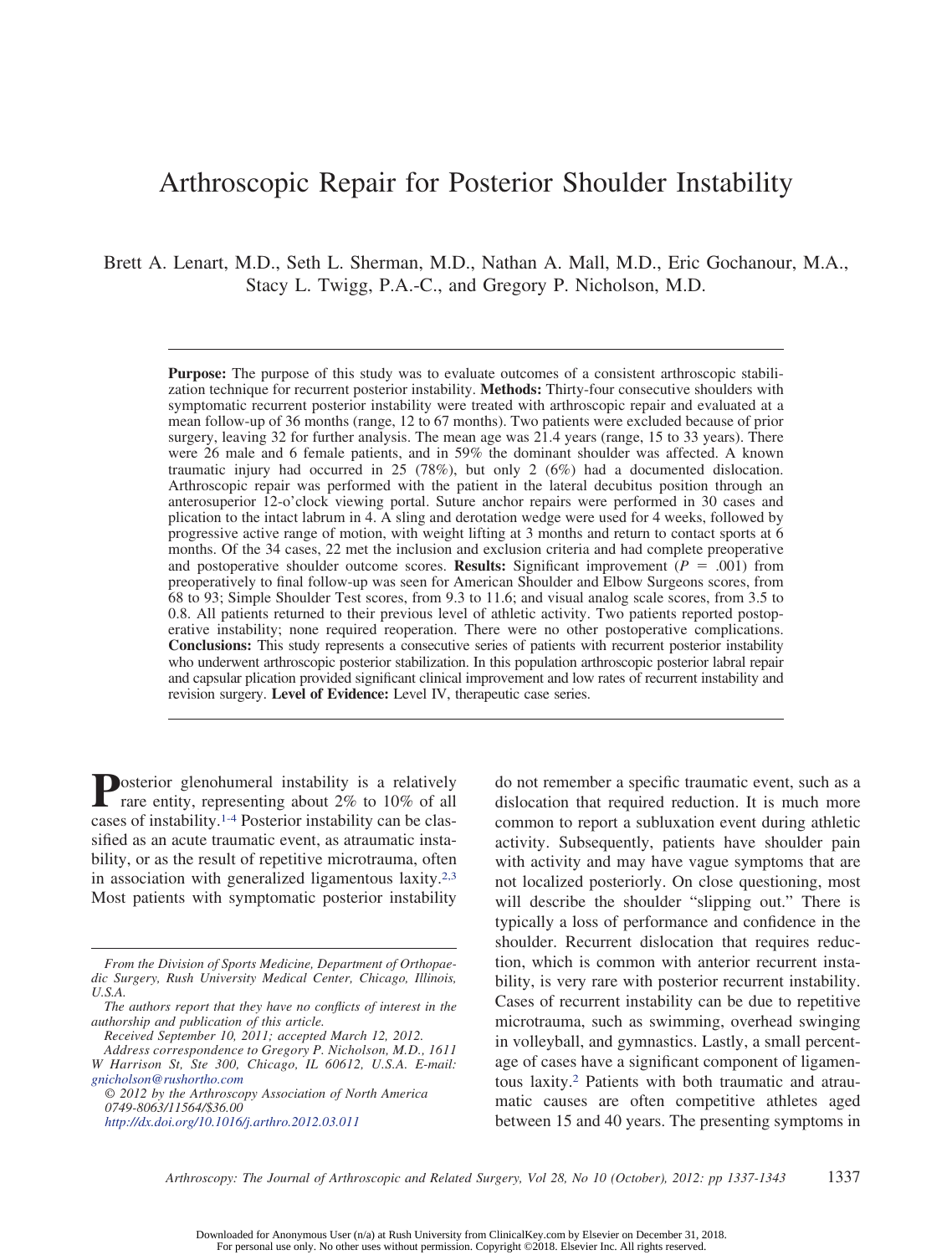patients affected by recurrent posterior instability are sometimes vague but often include an inability to participate in their sporting activity, pain, and repeated subluxation events.

Traditionally, treatment for posterior glenohumeral instability consisted of physical therapy. Operative stabilization was reserved for patients in whom nonoperative strategies failed. Early reports of open stabilization for posterior instability showed high recurrence rates, delay or inability to return to sports or prior activity levels, and low patient satisfaction.<sup>5-9</sup> Recent technologic advances have led to the establishment of arthroscopic stabilization for posterior instability as the standard of operative treatment. Results have been mixed in the few published series examining outcomes.10-15

To date, few studies have evaluated the results of arthroscopic posterior stabilization in athletes with recurrent posterior instability. The purpose of this study was to evaluate outcomes of a consistent arthroscopic stabilization technique, using an anterosuperior 12 o'clock viewing portal, from a single surgeon for recurrent posterior instability. We hypothesized that arthroscopic stabilization for recurrent posterior instability in this population would provide predictable results with improvement in shoulder outcome scores and return to the chosen athletic and recreational activity levels.

# **METHODS**

# **Patient Selection**

After receiving approval from the Institutional Review Board, we performed a retrospective review of cases from 2004 to 2009 and identified a total of 127 consecutive patients who underwent arthroscopic stabilization by the senior author. After review, 34 patients were found to have undergone isolated posterior stabilization. Exclusion criteria included multidirectional instability, prior surgery, history of a seizure or neuromuscular disorder, or absence of preoperative shoulder outcome scores. Two patients were excluded for prior surgery on the same shoulder. Of the remaining 32 patients, 25 had completed preoperative shoulder outcome worksheets, including the visual analog scale score for pain, Simple Shoulder Test (SST), and American Shoulder and Elbow Surgeons (ASES) score, whereas 7 had no preoperative shoulder outcome scores. Three were lost to follow-up and thus had no postoperative shoulder outcome scores. Thus 22 patients with both preoperative and postoperative



**FIGURE 1.** Representative axial section of an MR arthrogram showing a fluid signal between the posterior labrum and glenoid surface in a patient with posterior instability.

shoulder outcome scores were included in the analysis. Three patients had no preoperative shoulder outcome scores but had been evaluated at follow-up. We included these when describing rates of revision and postoperative symptoms of instability or dislocation.

Diagnosis was confirmed by clinical examination and magnetic resonance (MR) imaging or MR arthrography (Fig 1). On clinical office examination, all patients manifested symptomatic posterior instability, with abnormal posterior translation to and over the glenoid rim with reproduction of their feeling of instability, apprehension, and discomfort. All had a positive posterior load-shift test. Of 22 patients, 15 could posteriorly subluxate the shoulder with horizontal adduction at chest height with slight internal rotation. This would reduce with horizontal extension of the arm at chest height. No patient exhibited stigmata of ligamentous laxity. There were no sulcus signs or abnormal anterior translations.

Routine shoulder radiographs, including true anteroposterior, scapular Y, and axillary views were obtained. Preoperative MR imaging showed posteriorinferior labral injuries in 18 of 22 cases. Nonoperative treatment had failed in all patients, and all were having recurrent posterior instability after a course of physical therapy, time, bracing as needed, and/or avoidance of their chosen sport.

#### **Patient Demographics**

Patient demographics of the 32 cases are displayed in Table 1. The mean follow-up of the 22 cases that had both preoperative and postoperative shoulder out-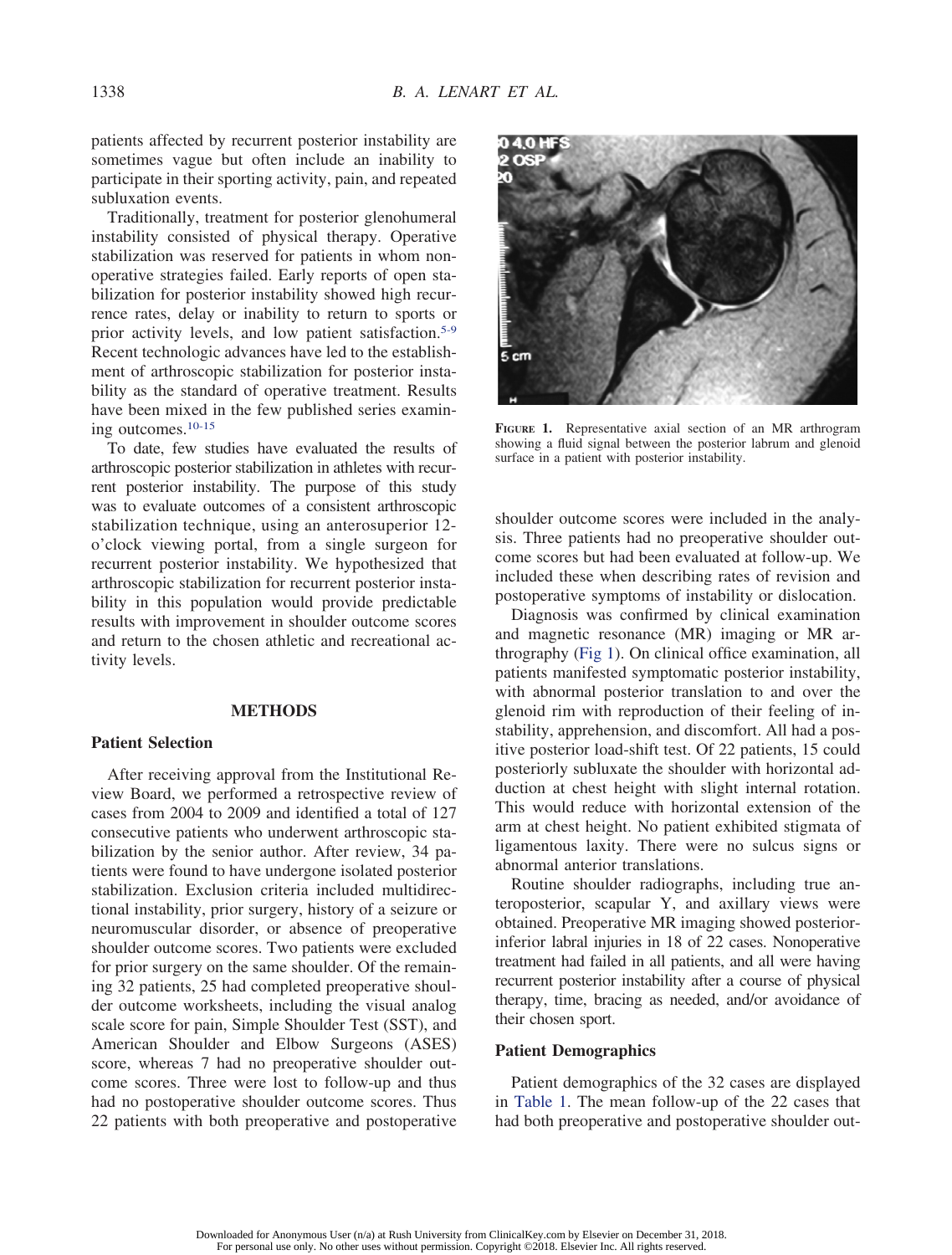**TABLE 1.** *Demographic Data of 32 Patients Who Underwent Arthroscopic Posterior Stabilization and Met Inclusion Criteria*

|                                            | Data         |
|--------------------------------------------|--------------|
| Age [mean (range)] $(yr)$                  | 21.4 (15-33) |
| Gender [no. $(\%)$ ]                       |              |
| Male patients                              | 26 (81.2)    |
| Female patients                            | 6(18.8)      |
| Smoker [no. $(\%)$ ]                       | 3(9.4)       |
| Alcohol use $[no. (%)]$                    | 8(25.0)      |
| Bilateral symptoms $[no. (%)]$             | 1(3.1)       |
| Sports activity before surgery $[no. (%)]$ |              |
| Football                                   | 13 (40.6)    |
| Baseball/softball                          | 6(18.8)      |
| Other                                      | 9(28.1)      |
| Laborer [no. $(\%)$ ]                      | 3(9.4)       |
| Acute event $[no. (%)]$                    | 25(78.1)     |
| Dislocation [no. $(\%)$ ]                  | 2(6.3)       |
| Affected side $[no. (%)]$                  |              |
| Left                                       | 11 (34.4)    |
| Right                                      | 21 (65.6)    |
| Dominant hand                              | 19 (59.4)    |

come scores was 35.5 months (range, 12 to 67 months). Most of the patients reported participation in 1 or more athletic activities, including football, baseball, softball, volleyball, swimming, lacrosse, wrestling, weight training, and cheerleading. Of the patients, 8 reported playing at the college level, 10 at the high school level, and 1 at a casual level, whereas 3 were identified as laborers. Patients most commonly presented with loss of performance in their respective athletic activity, recurrent subluxations, and pain.

## **Surgical Technique**

All patients were placed in the lateral decubitus position. An examination under anesthesia was performed to evaluate glenohumeral laxity and humeral translation before lateral positioning (Fig 2). This confirmed the posterior direction in all patients. In no patient did examination lead to locked posterior dislocation. The arm was placed in a 3-point shoulder traction apparatus (Arthrex, Naples, FL). Standard posterior and anterior portals were used.

The anterior portal is made just lateral to the coracoid tip and brought into the glenohumeral joint just over the superior border of the subscapularis tendon. Large 8.25-mm threaded cannulae are used in the anterior and posterior portals. The 12-o'clock anterior superior portal is first localized with a spinal needle. It is placed just anterior to the acromioclavicular joint and directed into the joint in the "axilla" of the long head of the biceps tendon just beneath the tendonlabral junction anterior to the long head origin. This is between the biceps and labrum. A switching stick is placed in the same orientation, and then, a 6-mm threaded cannula is placed. This allows the arthroscope and sheath to be placed down this cannula for excellent visualization of both the anterior and posterior joint lines all the way down into the axillary pouch. Thus the surgeon is viewing from a superior orientation and working anterior to posterior through the respective working cannulae. The arthroscopic examination showed posterior-inferior labral detach-





**FIGURE 2.** Preoperative positioning and portal placement in a right shoulder. (A) The patient is placed in the lateral decubitus position. After an examination under anesthesia, the arm was placed in a 3-point shoulder traction apparatus. (B) Standard posterior and anterior portals are used, as well as an accessory 12 o'clock portal for the arthroscope, allowing the surgeon to work through both anterior and posterior portals. The asterisk (\*) marks the placement of the spinal needle for percutaneous anchor placement. The spinal needle is placed approximately 3 cm distal to the posterolateral corner of the acromion and aimed at the glenoid rim.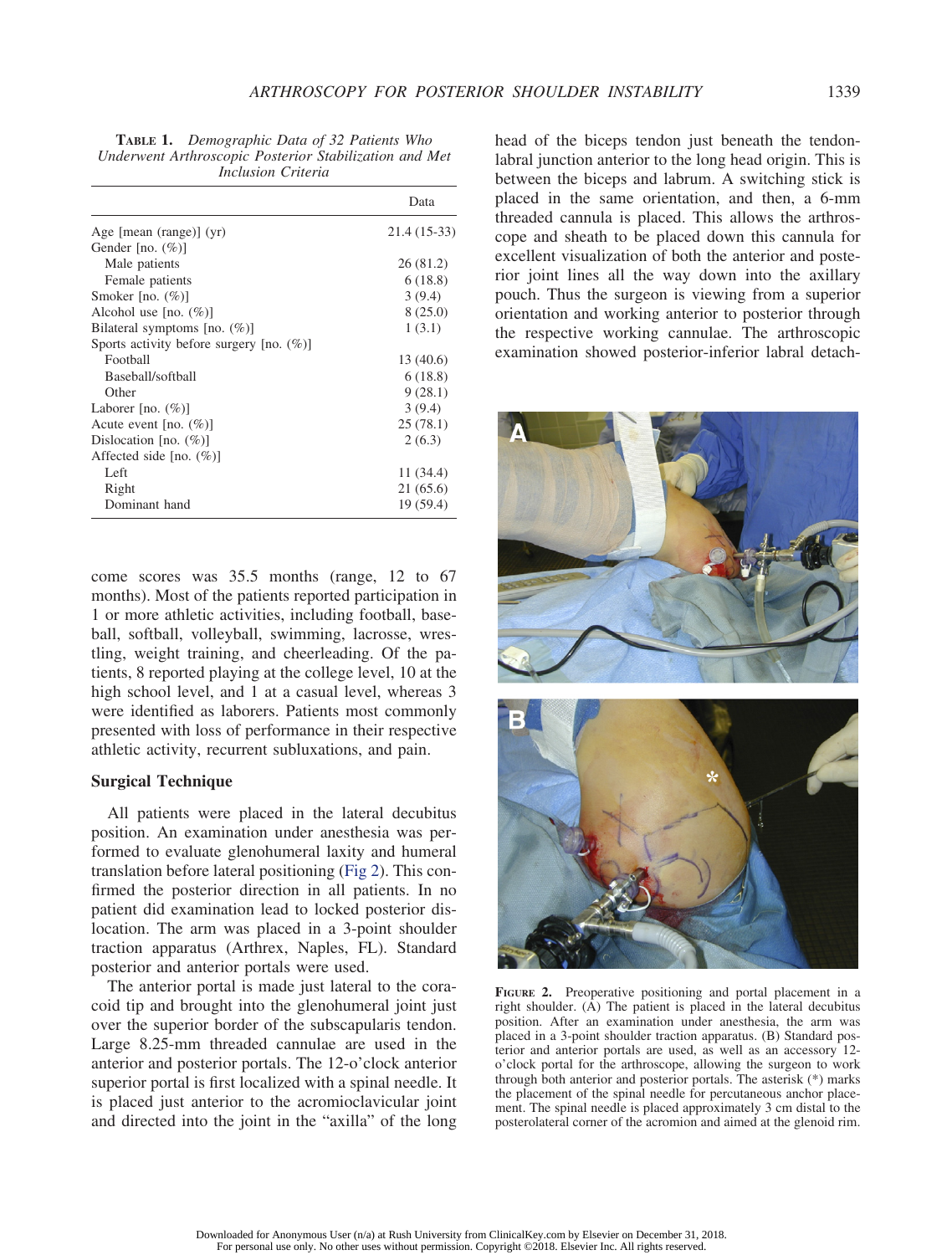ment in 18 of 22 cases. Instruments and elevators from either the anterior or posterior portal are used to elevate and prepare the labral tear, glenoid neck, and glenohumeral joining capsule. Suture anchors are placed on the articular margin by first localizing the proper angle with a spinal needle. Access to the posterior-inferior glenoid rim for percutaneous anchor placement is facilitated by spinal needle localization. The spinal needle is placed approximately 3 cm distal to the posterolateral corner of the acromion and aimed at the glenoid rim (Fig 2B).

The view from the 12-o'clock portal allows guidance to the low glenoid. Then, the drill guide is percutaneously placed through a small stab incision on the articular margin of the posteroinferior glenoid. This technique allows an excellent position low on the glenoid for the first anchor, typically in the 5- or 7-o'clock position. The labrum is then repaired to the glenoid with 2.9-mm MicroMax absorbable suture anchors single loaded with MaxBraid suture (Biomet Sports Medicine, Warsaw, IN). Typically, a tuck of capsule is taken with the suture-passing device (Spectrum; ConMed Linvatec, Largo, FL) and then directed under the labral detachment. A No. 0 Prolene suture (Ethicon, Somerville, NJ) is passed and used to shuttle

the suture anchor suture through the labrum and capsule. The suture pass through the capsule is made inferior to the suture anchor position to create a superior shift and reduction in capsular volume when the suture is tied. In cases where only capsular plication was performed, the Spectrum soft-tissue repair system was used to shuttle a suture through the capsule to the intact labrum, and a No. 2 braided nylon suture was used for plication (Fig 3).

#### **Postoperative Rehabilitation**

After surgical repair, patients' shoulders were immobilized in an Apex sling with a derotation wedge (Biomet Bracing, Warsaw, IN) for 4 weeks. In that the pathology and operative repair was posterior, this position puts less potential stress and tension on the posterior repair and capsule. The patient was allowed to use the hand, wrist, and elbow in the sling and wedge. At 4 weeks, the wedge was removed and a standard sling was worn for 1 additional week. Pendulum exercises were instituted and active-assisted range of motion was begun with elevation limited to 120° so as not to stress the posterior repair. At 6 weeks, isometric exercises for internal rotation, exter-



**FIGURE 3.** Intraoperative arthroscopic images in a left shoulder with a posterior labral detachment seen from the 12 o'clock viewing portal. (A) After elevation of the labrum from the glenoid neck, needle localization of anchor placement is performed. (B) The bioabsorbable suture anchor is placed by use of a guide. (C) Using a Spectrum device, the surgeon shuttles the suture through the detached labral tissue. (D) The suture is tied, approximating the labral tissue to the glenoid rim.

Downloaded for Anonymous User (n/a) at Rush University from ClinicalKey.com by Elsevier on December 31, 2018. For personal use only. No other uses without permission. Copyright ©2018. Elsevier Inc. All rights reserved.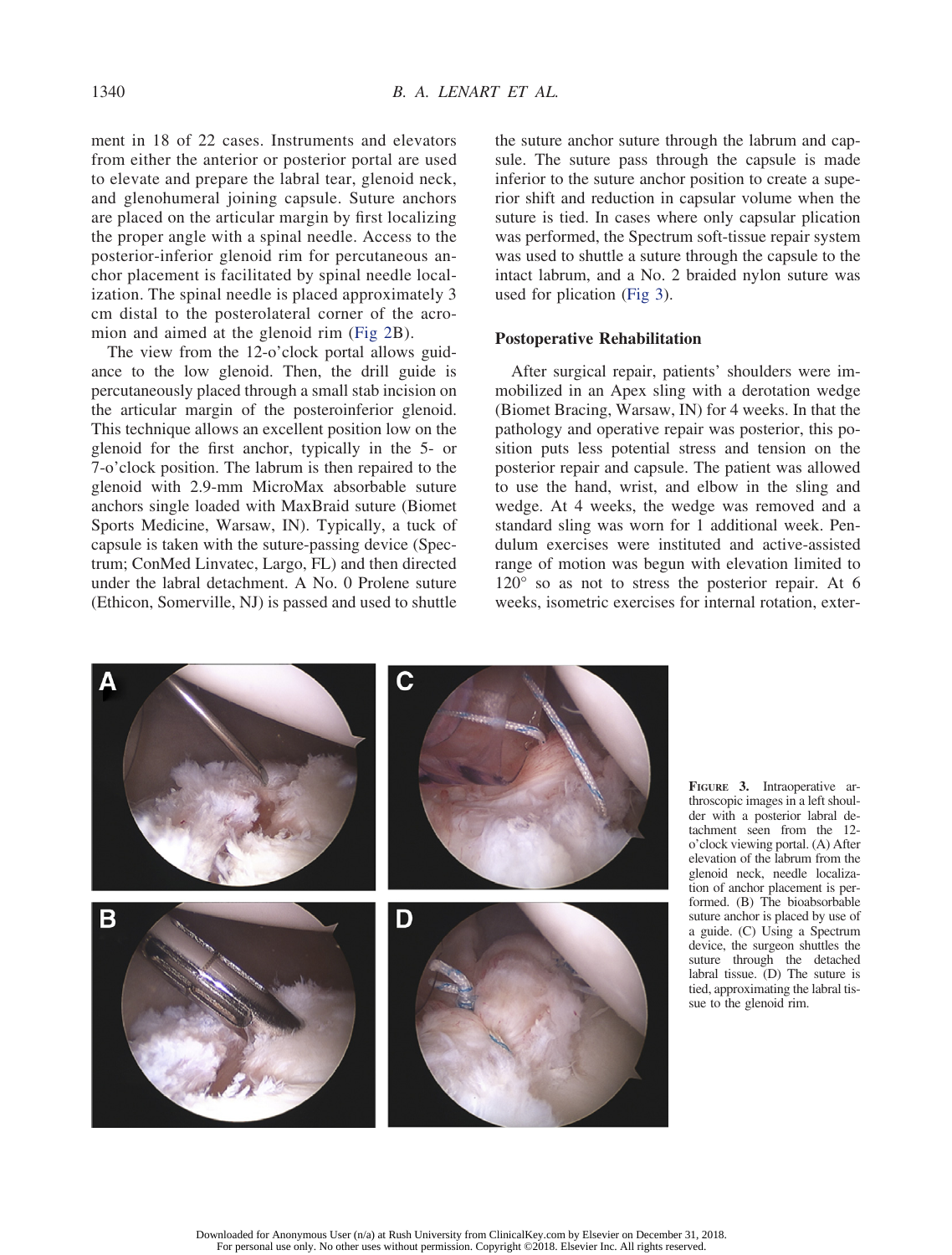**TABLE 2.** *Operative Findings of 32 Patients Who Underwent Arthroscopic Posterior Stabilization and Met Inclusion Criteria*

|                                 | Data      |
|---------------------------------|-----------|
| Arthroscopy [no. $(\%)$ ]       | 32 (100)  |
| Plication alone [no. $(\%)$ ]   | 4(11.8)   |
| Anchor repair [no. $(\%)$ ]     | 28 (87.5) |
| No. of anchors (mean)           | 1.90      |
| Associated findings $[no. (%)]$ |           |
| <b>Bony Bankart</b>             | 5(15.6)   |
| Reverse Hill-Sachs lesion       | 3(9.4)    |
| SLAP                            | 6(18.8)   |
| HAGL                            | 2(6.3)    |

Abbreviation: HAGL, humeral avulsion of glenohumeral ligament.

nal rotation, the 3 heads of the deltoid, and the scapular rotators were begun. At 8 weeks, resistive band strengthening for the shoulder was begun. Weight training was allowed at 3 months, and return to contact sports was allowed at 5 to 6 months if the patient had near-normal range of motion and strength.

#### **Statistical Analysis**

Statistical analysis was performed with a paired *t* test.  $P < .05$  was considered significant, with 95% confidence intervals (CIs) presented. Data are presented as mean  $\pm$  standard deviation.

# **RESULTS**

#### **Arthroscopic Findings**

Thirty-four arthroscopic posterior stabilization procedures were performed. The rates of suture anchor use, the number of cases undergoing plication alone, and associated findings are listed in Table 2. In 6 cases (18.8%) there was evidence of SLAP lesions, the most common associated finding.

#### **Outcomes**

Twenty-two patients had complete preoperative and postoperative shoulder outcome scores. In this group the mean visual analog scale score significantly decreased from 3.5  $\pm$  2.1 preoperatively to 0.8  $\pm$  1.3 (95% CI, 1.64 to 3.76) at final follow-up ( $P = .0001$ ). Mean SST scores significantly improved from 9.3  $\pm$ 2.5 preoperatively to 11.6  $\pm$  0.7 (95% CI, 1.18 to 3.42) at final follow-up  $(P = .0001)$ . Mean ASES scores also significantly improved, from a mean of 67.9  $\pm$  15.2 preoperatively to 93.2  $\pm$  8.9 (95% CI, 17.72 to 32.88) at a mean of 35.5 months' follow-up  $(P = .0001)$  (Table 3).

Of the initial 32 patients who met the inclusion criteria, 25 had been evaluated at follow-up, although only 22 had both preoperative and postoperative shoulder outcome scores. Of the 25 who had been seen at follow-up, all patients returned to their previous level of athletic activity. The 3 laborers returned to working at their previous level. Of these 25 patients, 2 (8.0%) reported postoperative symptoms of shoulder instability. No patient required revision surgery. There were no symptoms of persistent pain, wound complications, or infection observed.

#### **DISCUSSION**

This study consisted of a consecutive series of patients with isolated posterior glenohumeral instability repaired arthroscopically by a single surgeon. Postoperative instability was reported in 2 patients (8%), whereas no patients required reoperation for stabilization. Validated shoulder outcome methods were significantly improved from preoperative measurements, and all patients were able to return to their preoperative level of competitive activity.

Arthroscopic instability repairs can be performed with patients in the beach-chair or lateral decubitus position. Visualization and exposure of the posterior

**TABLE 3.** *Results of Shoulder Outcome Measures in 22 Patients Who Underwent Arthroscopic Posterior Stabilization With Both Preoperative and Postoperative Shoulder Outcome Scores*

|                          | Preoperative | Follow-up | Mean Difference | P Value | 95% CI      |
|--------------------------|--------------|-----------|-----------------|---------|-------------|
| VAS score [mean $(SD)$ ] | 3.5(2.1)     | 0.8(1.3)  | 2.7             | .0001   | 1.64-3.76   |
| SST score [mean (SD)]    | 9.3(2.5)     | 11.6(0.7) | 2.3             | .0001   | 1.18-3.42   |
| ASES score [mean (SD)]   | 67.9(15.2)   | 93.2(8.9) | 25.3            | .0001   | 17.72-32.88 |

NOTE. Statistical comparison was performed with the paired *t* test.

Abbreviation: VAS, visual analog scale.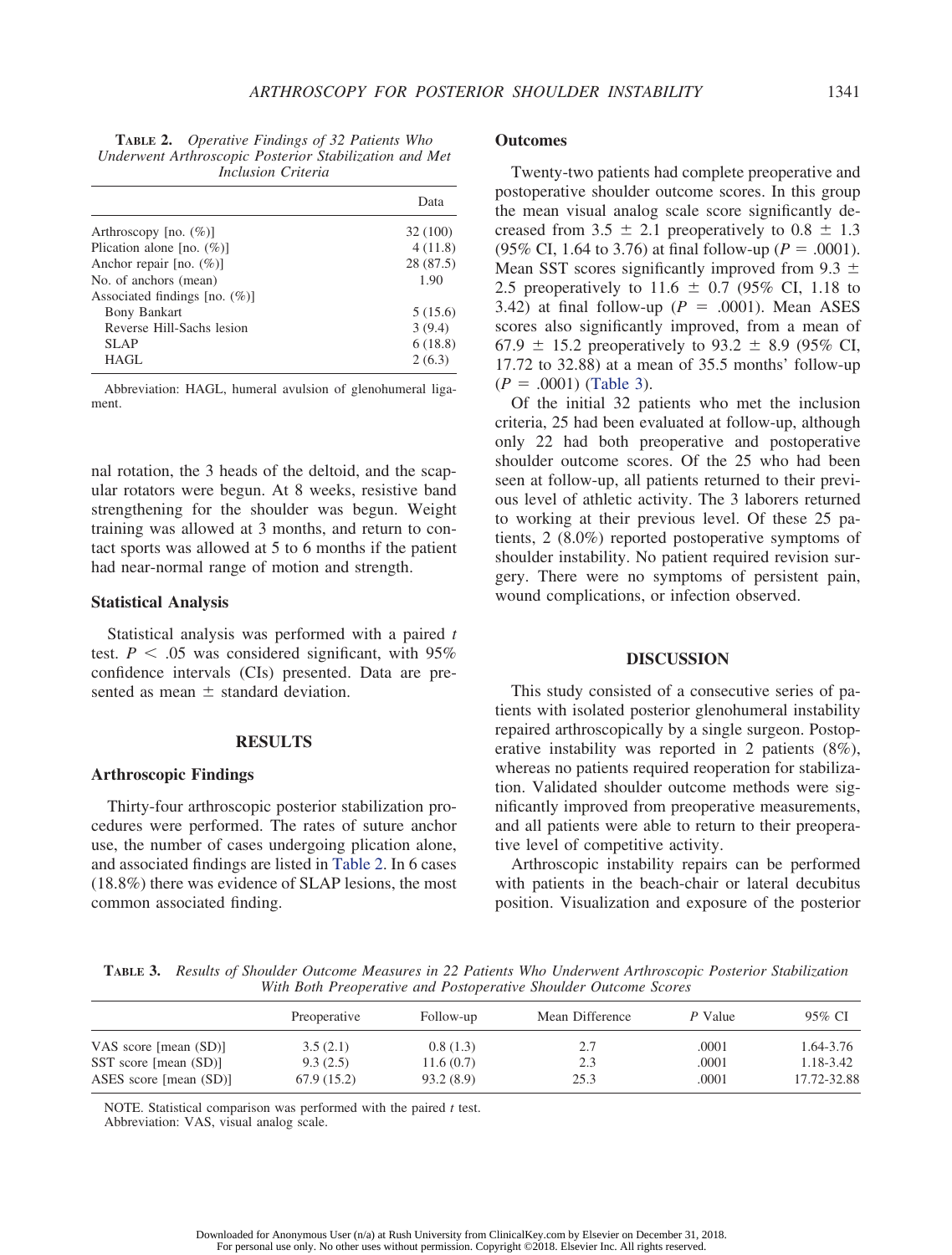pathology are critical to successfully restoring preinjury anatomy in posterior recurrent glenohumeral instability repairs. We have used a 12-o'clock anterosuperior viewing portal with patients in the lateral decubitus position for all instability repairs, both anterior and posterior. In this paper, surgical technique and postoperative rehabilitation were consistent among patients. The surgical technique using the anterosuperior 12-o'clock portal for the arthroscope with the patient in the lateral decubitus position allows the surgeon excellent visualization down the posterior and anterior glenoid rims and into the axillary pouch. This technique provides excellent visualization to place the anchors appropriately on the posterior articular margin. The percutaneous placement of the anchors allows the surgeon to place the anchors inferiorly on the glenoid posterior-inferior articular margin. A cannula is not necessary and can actually hinder obtaining the proper angle and access to the glenoid rim. Furthermore, the technique allows the surgeon to work from front to back and back to front through the posterior-to-anterior cannulae.

Our results are consistent with 2 recent cases series. Provencher et al.<sup>15</sup> described 33 consecutive patients who underwent arthroscopic posterior stabilization with either capsular plication or a suture anchor technique. There were 7 failures (21%), 4 because of instability and 3 because of pain. Most of the patients reported good to excellent outcomes as measured by ASES and Western Ontario Shoulder Instability Index outcome scores. Patients with voluntary instability or prior shoulder surgery showed significantly worse outcomes. No comparison to preoperative shoulder outcome measures was made, however. Similarly, Kim et al.10 reported 27 patients with traumatic unilateral posterior subluxation who underwent arthroscopic stabilization with labral repair and capsular plication. At a mean of 39 months' follow-up, all patients showed significant improvement in ASES, University of California, Los Angeles, and Rowe scores. One patient reported recurrent instability postoperatively and was unable to return to the preoperative level of activity.

This study is composed mainly of a unique population of patients presenting with posterior glenohumeral instability: athletes with recurrent posterior subluxations. Interestingly, only 2 patients reported prior dislocations requiring reductions. This study highlights the somewhat vague symptoms with which these patients can present and that can be mistaken for other pathology. This is because many of these athletes did not have an identifiable instability event, which is more common after anterior instability, the obvious anterior dislocation requiring reduction.

Many surgeons believe that patients with posterior instability have worse results after arthroscopic stabilization compared with anterior instability. Our results compare favorably with previously published data from prior arthroscopic anterior stabilization procedures.16-20

There are several weaknesses to this study. The sample size is small, and thus it is difficult to analyze and draw appropriate conclusions applicable to a large population. In addition, 10 of 32 cases did not have adequate complete preoperative or postoperative shoulder outcome measures to be included in the analysis. This was a retrospective analysis with no control of confounding variables. Surgery and evaluation were performed by a single surgeon. ASES and SST scores were used for evaluation. Western Ontario Shoulder Instability Index scores, a very reliable estimator of outcomes after shoulder surgery, were not available.<sup>21</sup>

## **CONCLUSIONS**

This study represents a consecutive series of patients with recurrent posterior instability who underwent arthroscopic posterior stabilization. In this population arthroscopic posterior labral repair and capsular plication provided significant clinical improvement and low rates of recurrent instability and revision surgery.

# **REFERENCES**

- 1. Boyd HB, Sisk TD. Recurrent posterior dislocation of the shoulder. *J Bone Joint Surg Am* 1972;54:779-786.
- 2. Provencher MT, LeClere LE, King S, et al. Posterior instability of the shoulder: Diagnosis and management. *Am J Sports Med* 2011;39:874-886.
- 3. Robinson CM, Seah M, Akhtar MA. The epidemiology, risk of recurrence, and functional outcome after an acute traumatic posterior dislocation of the shoulder. *J Bone Joint Surg Am* 2011;93:1605-1613.
- 4. Wolf EM, Eakin CL. Arthroscopic capsular plication for posterior shoulder instability. *Arthroscopy* 1998;14:153-163.
- 5. Wolf BR, Strickland S, Williams RJ, Allen AA, Altchek DW, Warren RF. Open posterior stabilization for recurrent posterior glenohumeral instability. *J Shoulder Elbow Surg* 2005;14:157- 164.
- 6. Pollock RG, Bigliani LU. Recurrent posterior shoulder instability. Diagnosis and treatment. *Clin Orthop Relat Res* 1993: 85-96.
- 7. Schwartz E, Warren RF, O'Brien SJ, Fronek J. Posterior shoulder instability. *Orthop Clin North Am* 1987;18:409-419.
- 8. Fronek J, Warren RF, Bowen M. Posterior subluxation of the glenohumeral joint. *J Bone Joint Surg Am* 1989;71:205-216.
- 9. Hawkins RJ, Koppert G, Johnston G. Recurrent posterior instability (subluxation) of the shoulder. *J Bone Joint Surg Am* 1984;66:169-174.
- 10. Kim SH, Ha KI, Park JH, et al. Arthroscopic posterior labral repair and capsular shift for traumatic unidirectional recurrent